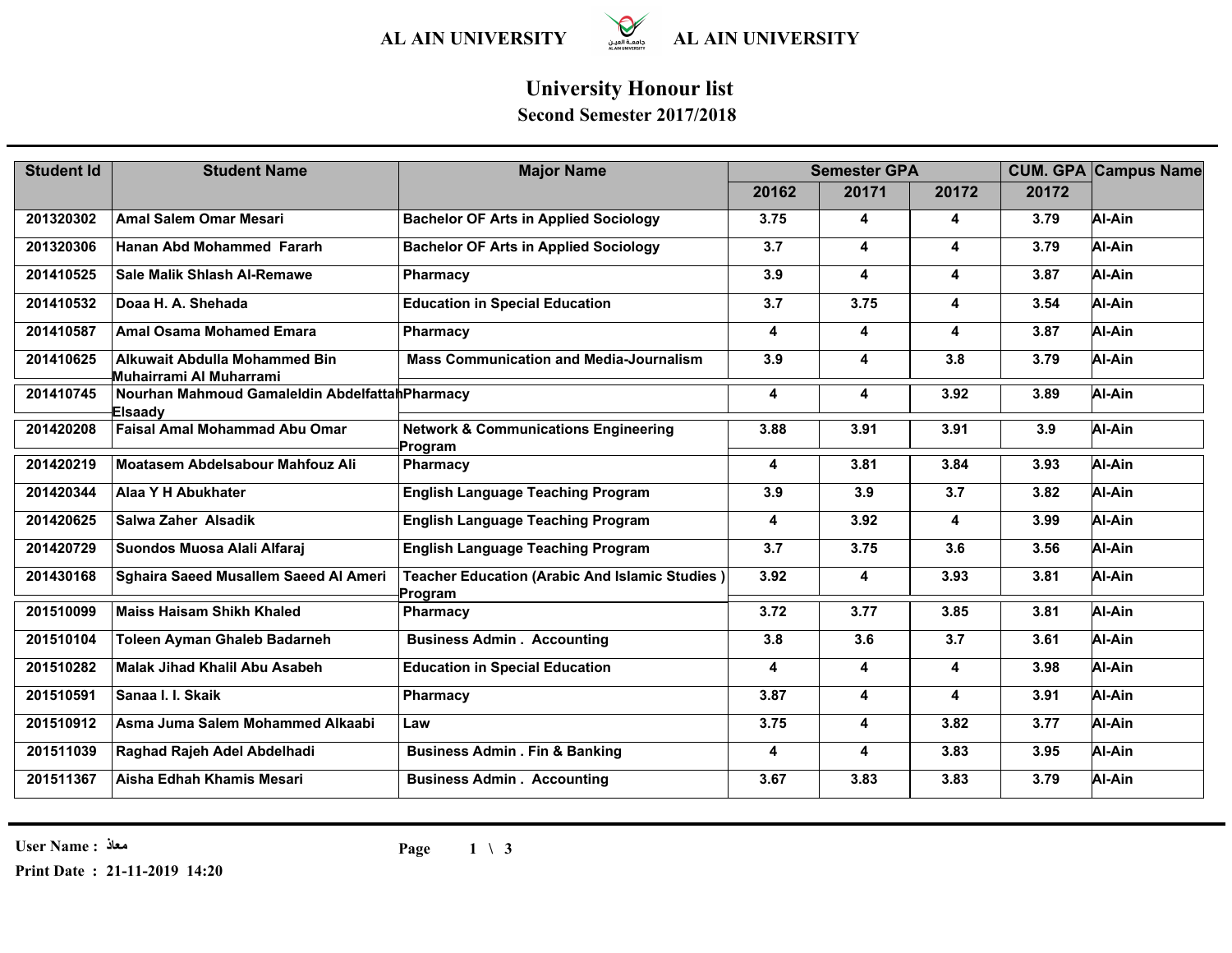

## **University Honour list**

### **Second Semester 2017/2018**

| <b>Student Id</b> | <b>Student Name</b>                              | <b>Major Name</b>                                                | <b>Semester GPA</b> |                         |                         | <b>CUM. GPA Campus Name</b> |        |
|-------------------|--------------------------------------------------|------------------------------------------------------------------|---------------------|-------------------------|-------------------------|-----------------------------|--------|
|                   |                                                  |                                                                  | 20162               | 20171                   | 20172                   | 20172                       |        |
| 201511374         | Tasnim Salahaldeen Mohammad Salah                | <b>English Language Teaching Program</b>                         | 3.8                 | 3.83                    | 3.75                    | 3.57                        | Al-Ain |
| 201520152         | <b>Idris Ahmed Salem Al Muaini</b>               | <b>Teacher Education (Arabic And Islamic Studies)</b><br>Program | 4                   | 4                       | 4                       | 3.98                        | Al-Ain |
| 201520285         | Abdul Rahman Bachar Rahimeh                      | <b>Education in Special Education</b>                            | 3.9                 | 3.8                     | 3.83                    | 3.69                        | Al-Ain |
| 201520309         | Sara Ibrahim Saad Abd Elaty Mousa                | Pharmacy                                                         | 4                   | 3.78                    | $\overline{\mathbf{4}}$ | 3.92                        | Al-Ain |
| 201520444         | Aysha Ali Mohammed Saeed Alghaithi               | <b>Mass Communication and Media-Public</b><br><b>Relations</b>   | 3.92                | 3.93                    | 3.86                    | 3.91                        | Al-Ain |
| 201520568         | Abdullah Abdulkader Taljabini                    | <b>Education in Special Education</b>                            | 4                   | 4                       | 4                       | 3.96                        | Al-Ain |
| 201520629         | Zainab Mohammad Shahid                           | <b>Software Engineering Program</b>                              | 4                   | $\overline{\mathbf{4}}$ | 3.8                     | 3.91                        | Al-Ain |
| 201610078         | Aya Abdulkafi Abbara                             | Pharmacy                                                         | 4                   | 4                       | 3.81                    | 3.96                        | Al-Ain |
| 201610301         | <b>Ahmed Elsayed Ahmed Abdelmagid</b><br>Ibrahim | <b>Pharmacy</b>                                                  | 3.92                | 3.91                    | 3.61                    | 3.83                        | Al-Ain |
| 201610307         | Dana Hani Ahmad Slehat                           | <b>Network &amp; Communications Engineering</b><br>Program       | 4                   | 3.91                    | 3.91                    | 3.96                        | Al-Ain |
| 201610360         | <b>Raghad Ahmad Alsaoud</b>                      | <b>Pharmacy</b>                                                  | 4                   | 4                       | 3.94                    | 3.99                        | Al-Ain |
| 201610375         | Lana Mahmoud Abumandil                           | <b>Business Administration - MIS</b>                             | 4                   | 3.9                     | 3.9                     | 3.93                        | Al-Ain |
| 201610391         | Mira Ali Samara                                  | <b>Mass Communication and Media-Advertising</b>                  | 4                   | 3.8                     | 3.7                     | 3.84                        | Al-Ain |
| 201610631         | <b>Sahar Mohammad Emad Altoum</b>                | Pharmacy                                                         | 4                   | 3.82                    | 4                       | 3.91                        | Al-Ain |
| 201610730         | Noor Mohammad Rashed Elkarabshe                  | <b>Teacher Education (Arabic And Islamic Studies)</b><br>Program | 3.83                | 4                       | 3.9                     | 3.87                        | Al-Ain |
| 201610830         | Abdulrahman Mohammed Abdullah Ali                | <b>Network &amp; Communications Engineering</b><br>Program       | 3.7                 | 3.6                     | 3.68                    | 3.66                        | Al-Ain |
| 201611062         | <b>Tehreem Hafeez Abdul Hafeez</b>               | <b>Network &amp; Communications Engineering</b><br>Program       | 3.8                 | 3.8                     | 3.72                    | 3.71                        | Al-Ain |
| 201611125         | Israa I. A. Hamarsha                             | <b>Teacher Education (Arabic And Islamic Studies)</b><br>Program | 3.9                 | 3.9                     | 3.9                     | 3.92                        | Al-Ain |
| 201620334         | Amna Gharib Ali Hamdan Alshamsi                  | <b>Bachelor OF Arts in Applied Sociology</b>                     | 3.9                 | 3.9                     | 3.9                     | 3.91                        | Al-Ain |

**User Name : معاذ**

**Print Date : 21-11-2019 14:20**